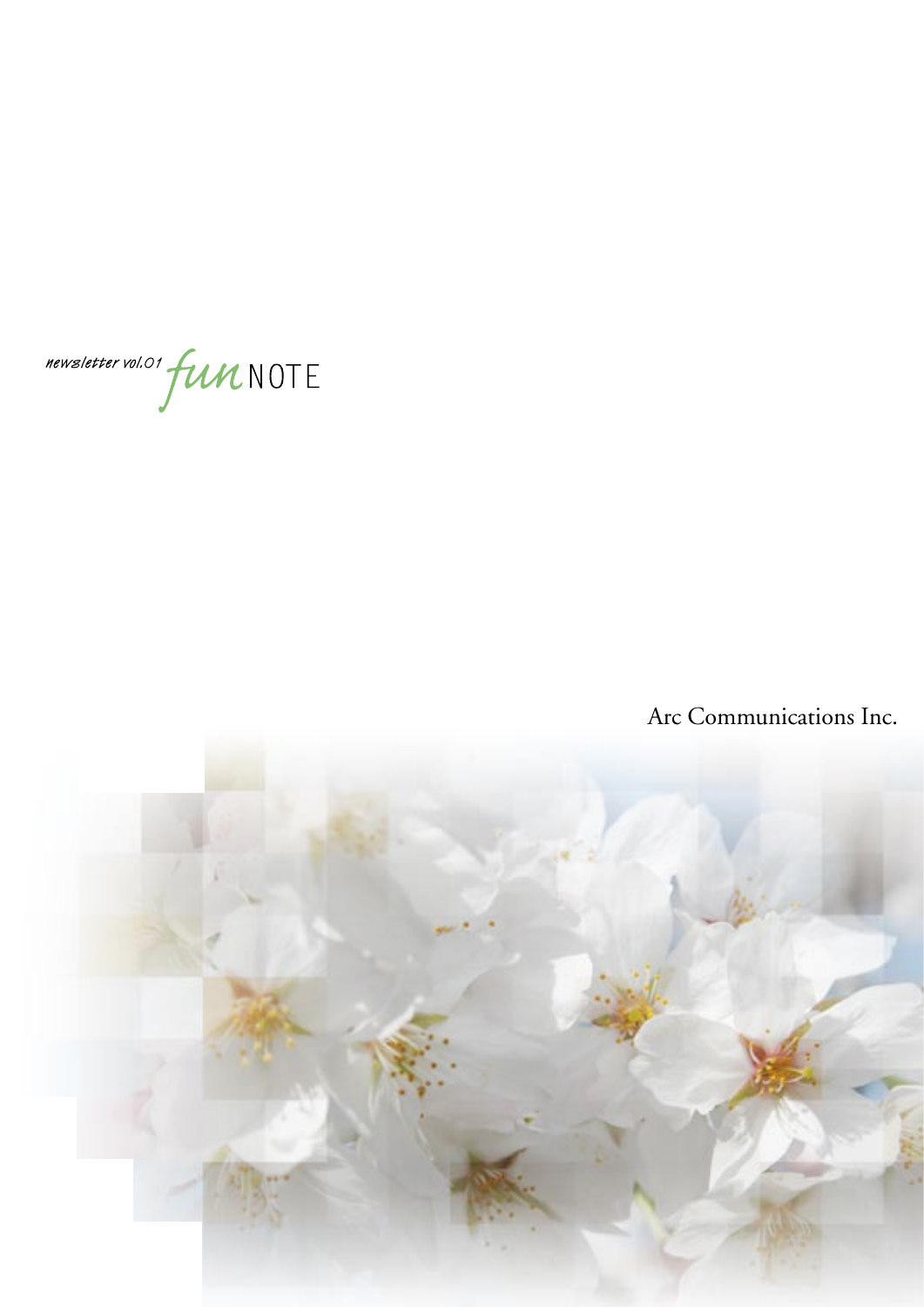Arc Communications Newsletter vol. 01

*fun* NOTE

## **Greetings**

 Time passes so quickly. Nearly six months have already gone by since we began anew as Arc Communications upon the October 1, 2005 transfer of business from IDS Corporation.While the business we are involved in – translation and localization, Web and cross-media production, technical business we are involved in – translation and localization, Web and cross-media production, technical writing, and temporary staff dispatch and referral – remains the same as when we were a part of IDS, writing, and temporary staff dispatch and referral – remains the same as when we were a part of IDS, I find it fascinating that we now look at our services from a different perspective and pursue further added value under this new corporate vessel of Arc Communications. With the newly launched temporary staffing business growing rapidly, I cannot help but sense that there are many companies seeking flexible, talented human resources.Arc Communications will continue to play its part in promoting the "communication" that will enable organizations to carry out their activities smoothly.

The Board of Directors



Akiko Kimoto Yuko Smita Yoko Mase Mariko Ohsato

## Our Projects

### **Japanese to English IT-related Translation Projects** Translation Services

 In the past, translations from English to Japanese were the mainstream in the software industry. Recently, however, we are seeing an increasing amount of translations from Japanese into English. We strive to further enhance quality by utilizing the respective strengths of our translators: Native English-speaking translators for their strengths in written English expression, and Japanese translators for their capabilities to improve accuracy and reduce variations in word choice and styles.

Infoteria Corporation: We translated "ASTERIA Jissen Guide (Practical Guide to Using ASTERIA)," published by Shoeisha Co., Ltd., into English. ASTERIA is a non-coding integrated platform that incorporates databases, the Web, email, etc., through a graphical user interface (GUI). Arc Communications translated this book while carrying out tests using actual equipment.

Major Consulting Firm: We completed the English translation of a 1,500 page long specification sheet in just two months. In order to curb any variations in the quality of the translations done by the total of 10 translators involved, a glossary and style guideline was created in a short amount of time under the supervision of a chief linguist. Furthermore, we created a system for feeding back information related to inconsistencies that were discovered during the actual translation process.

#### Web Production

#### **Projects in the Academic Field**

Renewal of the Tokyo Institute of Technology "21st Century COE Program, ABSSS" Website : We received this website production request from Professor Kyoichi Kijima of the Tokyo



Representative Director (CEO), Arc Communications Inc.

Mariko Ohsato

Institute of Technology, which is entered in the FY2004 Ministry of Education, Culture, Sports, Science and Technology 21st Century COE Program. The order received was that (1) we express the collaboration between the eight projects, three approaches and members involved and (2) we

http://www.absss.titech.ac.jp/

make a strong appeal of the effectiveness of this research and the validity of its being selected to participate in the 21st Century COE Program. The results of ABSSS Program evaluation by 21st Century COE Program overseers are to be announced in October. We sincerely hope that the ABSSS Program will see good results in the evaluation.

The Japanese Biochemical Society Website :This was a request



to renew the website of The Japanese Biochemical Society, an organization that aims for progress in and spread of biochemistry, in order to increase the number of members and revitalize the society. We handled not only the renewal of the design and content

of the website but also took charge of all matters related to Web operation, including acquiring a domain name, transferring the server, etc. After completing the site renewal, we proposed a Web system for accepting membership applications as well as for personnel recruitment, and we are currently in the process of creating the system.